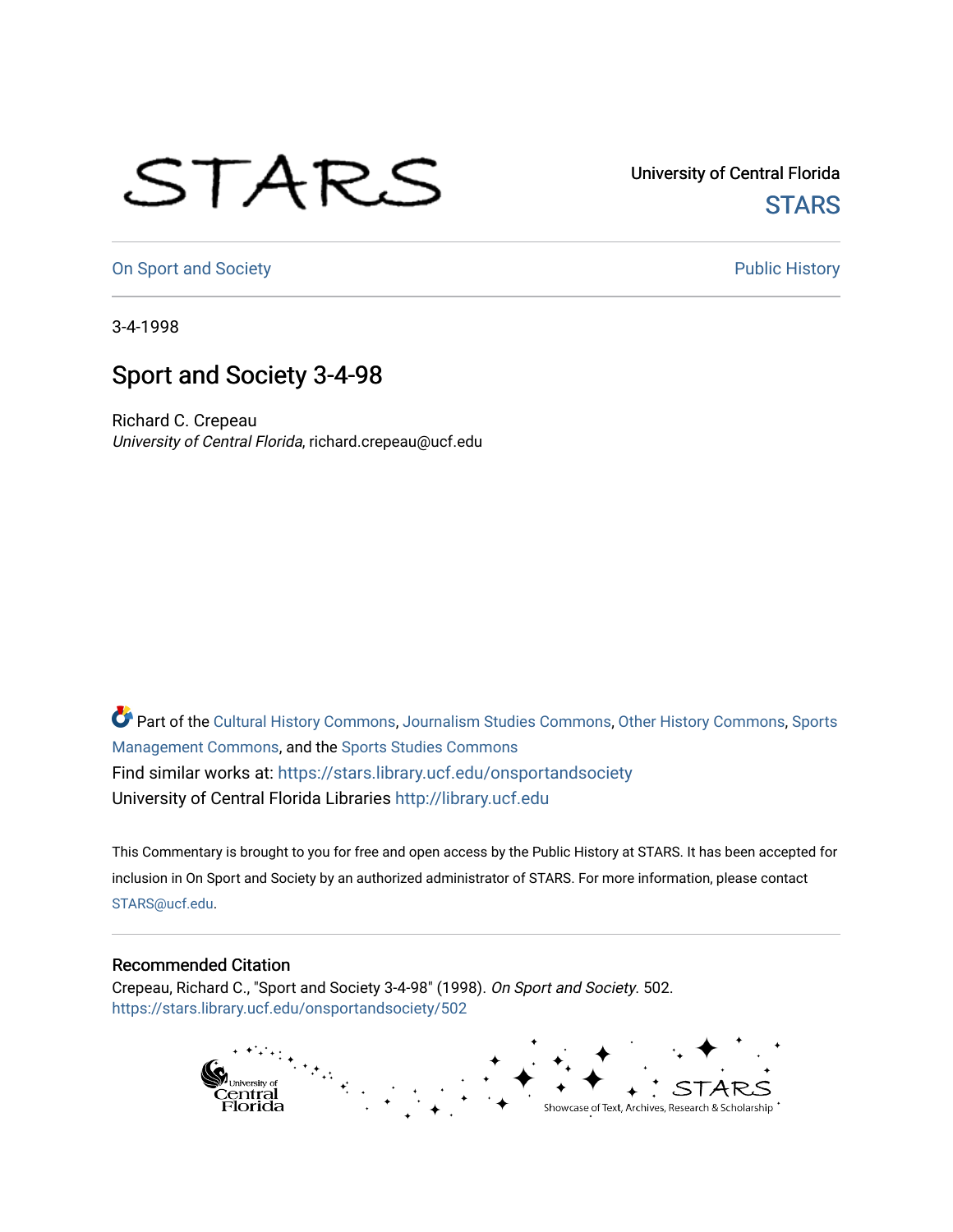## SPORT AND SOCIETY FOR ARETE March 4, 1998

This week I want to talk about the man who taught me a love of sport, and especially a love of baseball, and who taught me much about life.

Charles, Charlie, Chuck, Crepeau was approaching his eightyfirst birthday, when he died of a heart attack a week ago Wednesday during a Twins-Yankee game at the Hubert H. Humphrey Metrodome in Minneapolis, the city of his birth and most of his life. He was at his familiar stand in the press box where he supervised the radio and television section. He had performed similar duties in the press box at Tinker Field during spring training until the Minnesota Twins moved on to a more lucrative location. These were the center of his activities since his retirement from Wilson Sporting Goods.

My earliest recollections of him are associated with sport. From before my birth he umpired baseball and softball, played softball on his company team, and refereed basketball. I remember going with him when he umpired baseball games on Sunday afternoons at North Commons Park in Minneapolis in the late 40s. Large crowds gathered there from the surrounding neighborhoods. Even then "Chuck" was a local fixture, as well known as most of the players, if not always admired for his decisions behind the plate. But whatever the controversies of the game, the anger did not last, because those who knew him knew that he was an honest man, knew that he was there out of a love of the game and for the young men who played.

He umpired grade school baseball and refereed grade school basketball in the CYO leagues throughout Minneapolis, and was known and loved around the city. Especially in basketball he was a wonder to many, as he carried 180 to 200 pounds on his 5 foot, 5 inch frame. He could get up and down the court quickly, was amazingly light on his feet, and was never caught out of position.

Whether it was baseball or basketball he was always in control of the game, and worked by the rule that a good official at any sport should not be noticed. Other than his size and shape he seldom violated that maxim, and always did his best to keep the game centered on the players.

During the late 1950s with the emergence of Little League baseball he was pulled in that direction. He started umpiring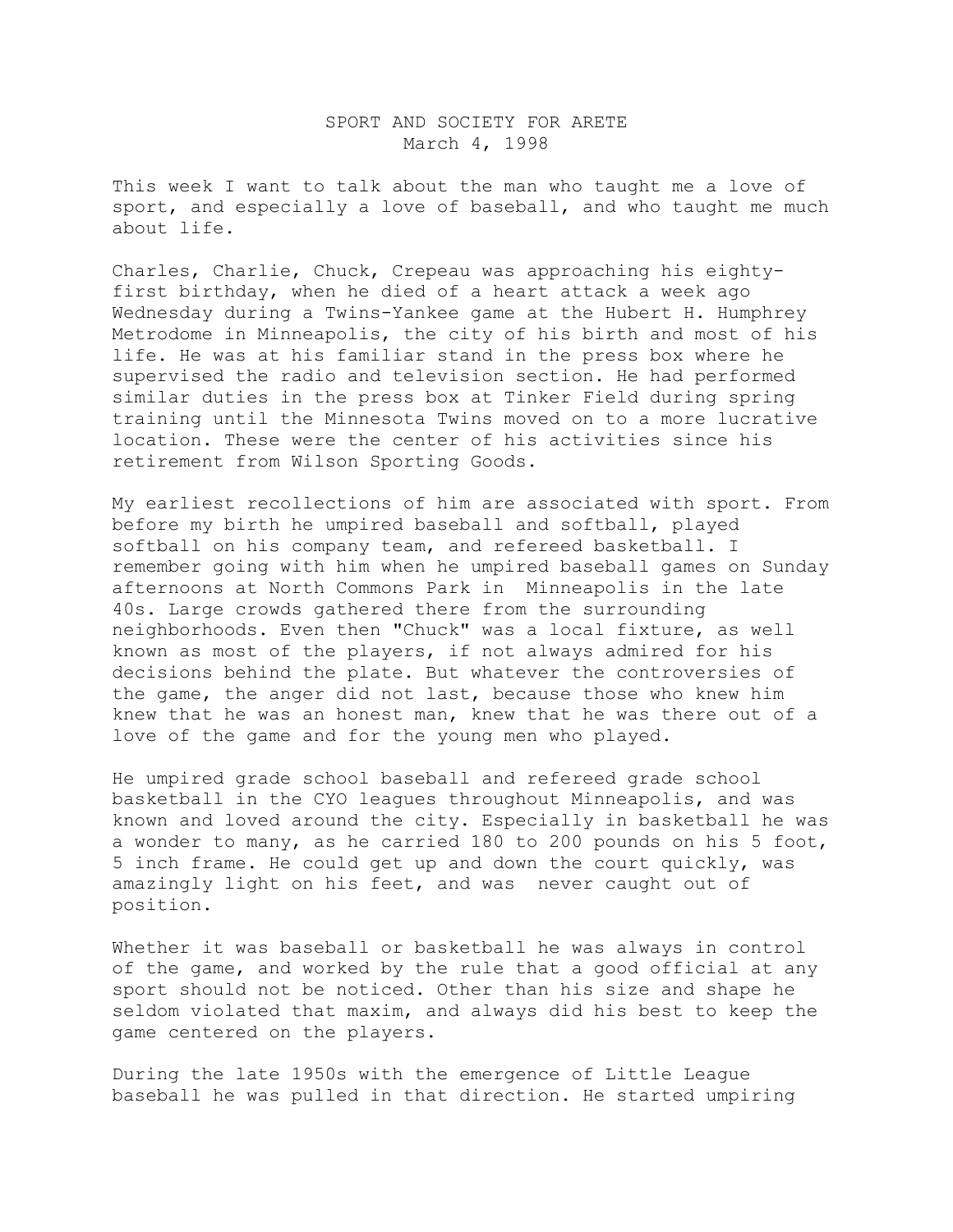games, then started supplying umpires for first one league and then several others in suburban Minneapolis. In the late 70s and early 80s he became district commissioner of Little League baseball in the Twin City area.

His approach to Little League was like his approach to all baseball. It was there for the young boys who played it, not for the coaches, not the parents. He believed it should be fun, and a learning experience for those who played. He demanded that league officials control parents, and remove those who did not understand the purpose of the game. He demanded respect for his umpires, and support from league officials. He got total effort from his umpires.

When he umpired he was always the teacher. He would give advice to the catcher, might tell a hitter to move his back foot closer to the plate, might correct a hitch in the pitcher's motion. He wanted everyone to play well, play hard, and above all enjoy the game.

In the five years that I umpired with him I learned a lot about the game and even more about him. We had a great time umpiring together, always enjoying the games, and always knowing we had given our best.

If there was trouble in some league he and I would go there the next night. At times there was tension in those parks, which almost always broke with his presence or with his well placed words before the game.

When I worked a game with him, I always left knowing that I had worked with the best umpire there could be at any level. Most of the crowd thought the same thing. The players loved him, and when the players and crowd saw him approaching the field they were delighted to see that Chuck would be doing their game that night. Over the years he was honored in numerous ways by the leagues he supervised.

Since his retirement from Wilson he has spent his winters here in Florida, and he took up the game of golf. And in the last six or seven years I have taken up golf with him, a game I left behind twenty-five years ago. On the course he and I played poorly, but we enjoyed the game, the competition, the exercise, and the chance to spend a few hours together. And always we talked baseball.